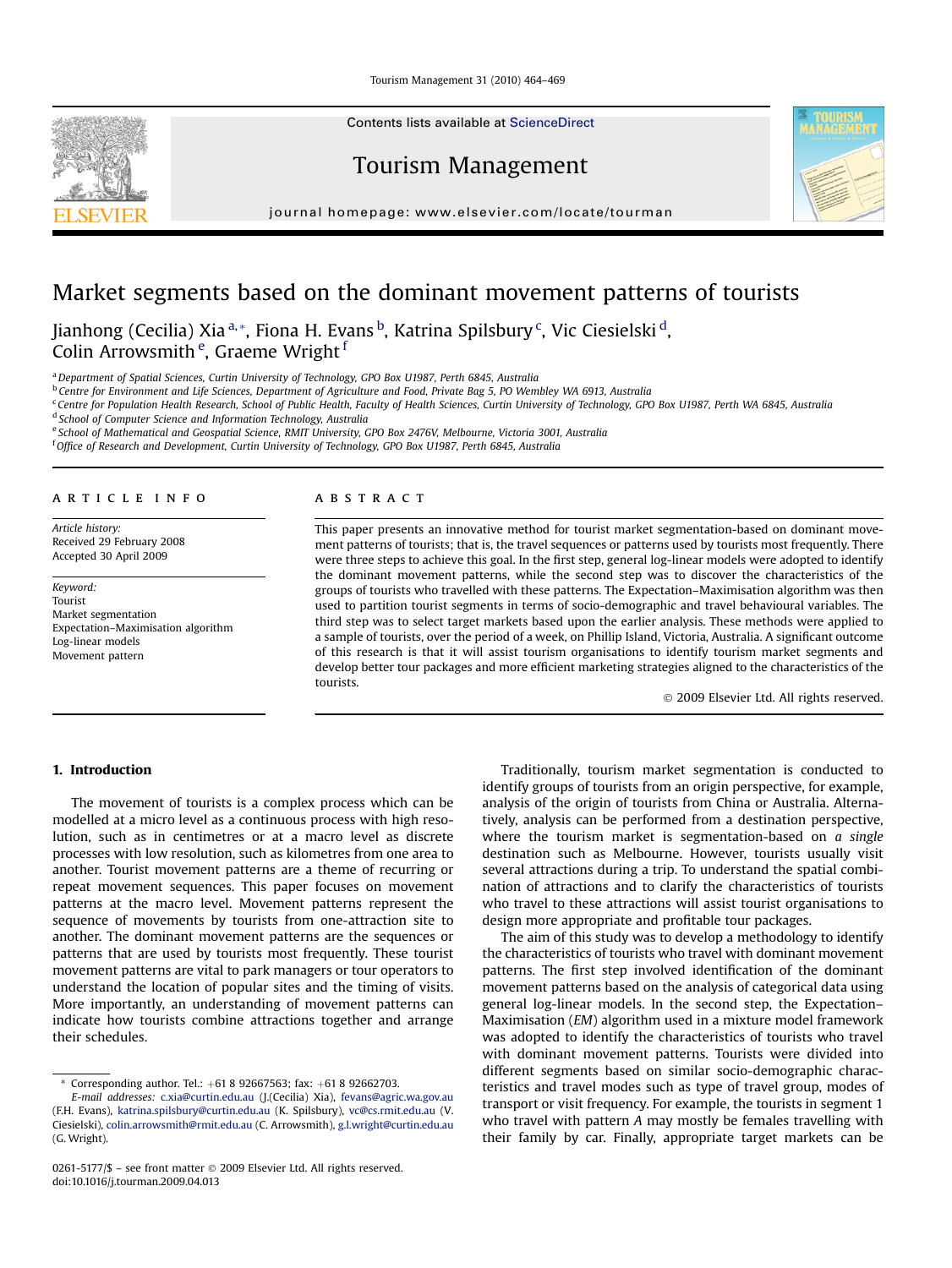determined from the socio-demographic data. Sections 2 and 3 of this paper address the first two steps, followed by a case study of tourists visiting Phillip Island Nature Park in Victoria, Australia.

# 2. Step one: identification of dominant movement patterns of tourists using general log-linear models

This section discusses the methodology used to identify the dominant movement patterns of tourists. Dominant movement patterns were defined as the combination of attractions used most frequently by tourists. The reasons for associations between attractions are diverse. Tourists could combine several attractions together as one trip because those attractions may be in close proximity, pairs of attractions might have been packaged by operators, the combination of these attractions fit to tourist desire or interests, or attraction site managers developed promotion policies, for example, discounted entrance fees for combined attractions. For economic reasons, tourists might visit several attractions to save money or time by optimising their trips.

Generally, more than two attractions are visited by tourists during a trip, which means more than two categorical movement variables are concerned in tourist movement modelling. These multi-way contingency tables of frequency counts can be analysed using symmetrical general log-linear models under the assumption that the counts follow a Poisson distribution ([Agresti, 1990;](#page--1-0) [Goodman, 1984](#page--1-0)). In order to fit tourist movement data to the general log-linear model, patterns of movement can be coded by a series of destination variables such that each represents a stage in the pattern of movement. For example, if a set of three attractions A, B and C were available for tourists to visit in a day, then for each tourist the variable Destination 1 includes the attraction first visited and variable Destination 2 would include the next attraction visited out of the two remaining attractions, and Destination 3 would include the last attraction visited. A log-linear model calculates the expected number of movement pattern counts for each destination combination as if there was no difference between the movement patterns. Chi-square goodness-of-fit tests are then used to compare these expected values to the observed counts. An association between two (or more) attractions can be considered dominant (significant) if the chi-square test  $p$ -value is <0.05. It may be observed, for example, that tourists who visit attraction A almost always immediately follow this with a visit to attraction C leading to a dominant movement pattern of AC in contrast to the less common movement pattern of AB.

# 3. Step two: tourist market segmentation methods

In this section we discuss methods that can be used to generate tourism market segments for each of the significant movement patterns identified in step 1. For instance, the significant movement patterns might be (OPERA-HOUSE, HARBOUR-BRIDGE) and (BONDI-BEACH, OPERA-HOUSE). Segmentation can be performed on tourist data, and the proportions of market segments matching the patterns (OPERA-HOUSE, HARBOUR-BRIDGE) and (BONDI-BEACH, OPERA-HOUSE) can be calculated and used to gain insight into the types of tourists that follow those movement patterns.

### 3.1. Determination of segmentation variables

This section describes a method to determine the tourist market segmentation variables. Generally tourist segments are divided in terms of geographic, socio-demographic, psychographic and travel behavioural variables [\(Wedel & Kamakura, 2000\)](#page--1-0). However, the determination of segmentation variables is dependent upon the objectives of tourism market segmentation. For example, Bigné and [Andreu \(2004\)](#page--1-0) identified tourist emotion-based segments and analysed which segment was most satisfactory for leisure and tourism services based on socio-demographic variables, multipleitem scales of emotions, satisfaction and behavioural intentions. The objectives of market segmentation are summarised by [Myers](#page--1-0) [\(1996\)](#page--1-0) as follows:

- $\blacksquare$  Identifying and characterising groups of tourists
- $\blacksquare$  Focusing advertising efforts for greater impact
- $\blacksquare$  Identifying likely targets for new tourist products
- $\blacksquare$  Improving existing product/service design
- $\blacksquare$  Looking for new product service opportunities
- $\blacksquare$  Assessing the impact of a competitor's new offering
- Establishing a better tourist attraction image

The objective of the tourism market segmentation in this paper belongs to the first category above – identifying the characteristics of groups of tourists who travelled with the same significant spatial movement pattern. Therefore, the geographic, socio-demographic and trip-related behavioural variables are used.

### 3.2. Tourist market segmentation methods

Market segmentation is a process of dividing a market into homogeneous subgroups. Tourists in the same group are similar to each other, and different from other groups, in the way they react to the market mix such as promotions or advertising which then influences their spatial behaviours ([Weinstein, 2004\)](#page--1-0). Market segmentation has been extensively used as a valuable method to identify tourist market groups, select the target market and position the tourist market ([Chandra & Menezes, 2001; Haley, 1968;](#page--1-0) [Kotler & Armstrong, 2003; Lee, Morrison, & O'Leary, 2006;](#page--1-0) [Mykletun, Crotts, & Mykletun, 2001\)](#page--1-0). Market segmentation is equivalent to data clustering and as such, algorithms developed in the area of clustering can be applied here.

Model-based clustering, also known as mixture modelling, assumes that each cluster has an underlying probability density function or model, and that the density for the mixture is a weighted sum of the cluster densities. That is, given observed data  $v_i$  for  $i = 1,...,N$ , where each  $v_i$  is a vector of M measured variables, the probability density function p for a mixture model composed of K clusters is given by

$$
p(y|\theta) = \sum_{j=1}^{K} \alpha_j p_j(y|\theta_j)
$$
 (1)

where  $p_i(y|\theta_i)$  is the probability density function for the *j*-th cluster and the mixture weights  $\alpha_i$  represent the proportions of data belonging to the *j*-th cluster such that  $\sum_{j=1}^{K} \alpha_j = 1$ . The parameters  $\theta$  of the mixture model comprise the parameters  $\theta_i$  of the cluster densities as well as the mixture weights  $\alpha_i$ . An advantage of modelbased clustering is that it can be used for both numeric and categorical data. Conditional on cluster membership, numeric variables can be modelled by normal distributions and categorical variables can be modelled using multi-way cross-classification tables, with all variables assumed conditionally mutually independent.

The Expectation–Maximisation (EM) algorithm for incomplete data ([Dempster & Laird, 1977](#page--1-0)) can be used to perform maximum likelihood parameter estimation for mixture models. It applies the principle of maximum likelihood to find the model parameters, by iteratively repeating the Expectation  $(E)$  and Maximisation  $(M)$ steps after randomly initialising the mixture model parameters. The E and M steps are iterated until a desired convergence is achieved [\(Witten & Frank, 2000](#page--1-0)).